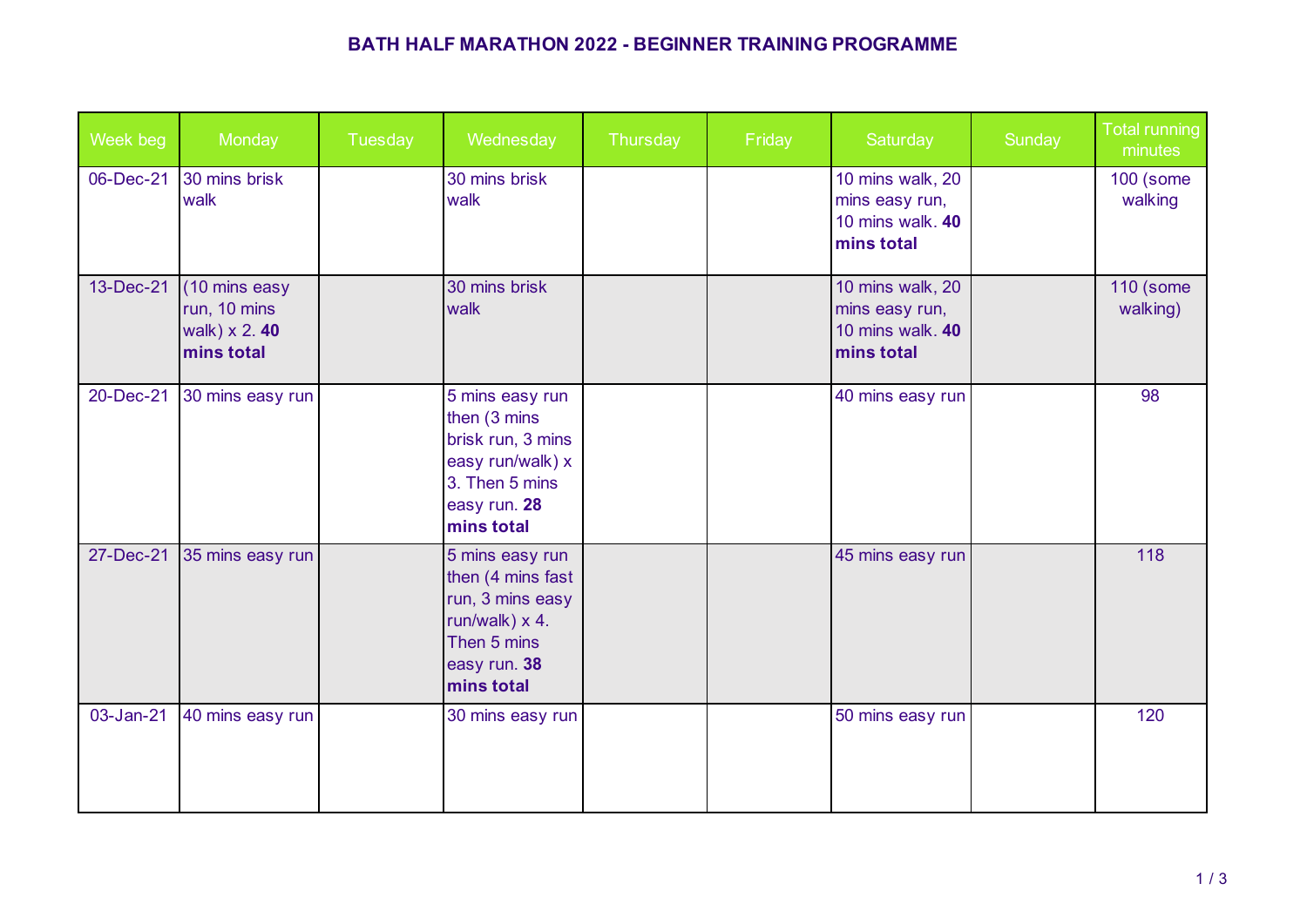## **BATH HALF MARATHON 2022 - BEGINNER TRAINING PROGRAMME**

| Week beg                      | Monday           | Tuesday | Wednesday                                                                                                         | Thursday | Friday | Saturday                                                              | Sunday | <b>Total running</b><br>minutes |
|-------------------------------|------------------|---------|-------------------------------------------------------------------------------------------------------------------|----------|--------|-----------------------------------------------------------------------|--------|---------------------------------|
| 10-Jan-21                     | 45 mins easy run |         | 30 mins easy run                                                                                                  |          |        | 55 mins easy run                                                      |        | 130                             |
| 17-Jan-21                     | 40 mins easy run |         | 5 mins easy run<br>then (2 min fast<br>run, 2 min easy<br>run) $x$ 6. Then 5<br>mins easy run.<br>34 mins total   |          |        | 65 mins easy run                                                      |        | 139                             |
| 24-Jan-21                     | 40 mins easy run |         | 5 mins easy run<br>then 20 min<br>tempo run. Then<br>5 mins easy run.<br>30 mins total                            |          |        | 75 mins easy run                                                      |        | 145                             |
| 31-Jan-21                     | 45 mins easy run |         | 5 mins easy run<br>then (6 min<br>tempo run, 3 min<br>easy run) x 4.<br>Then 5 mins<br>easy run. 46<br>mins total |          |        | 90 mins easy run<br>(walk every 30<br>minutes if you<br>need to)      |        | 181                             |
| 07-Feb-21<br>(easier<br>week) | 30 mins easy run |         | 30 mins easy run                                                                                                  |          |        | Race a 10k this<br>weekend or do a<br>60 min tempo<br>(sustained) run |        | 120                             |